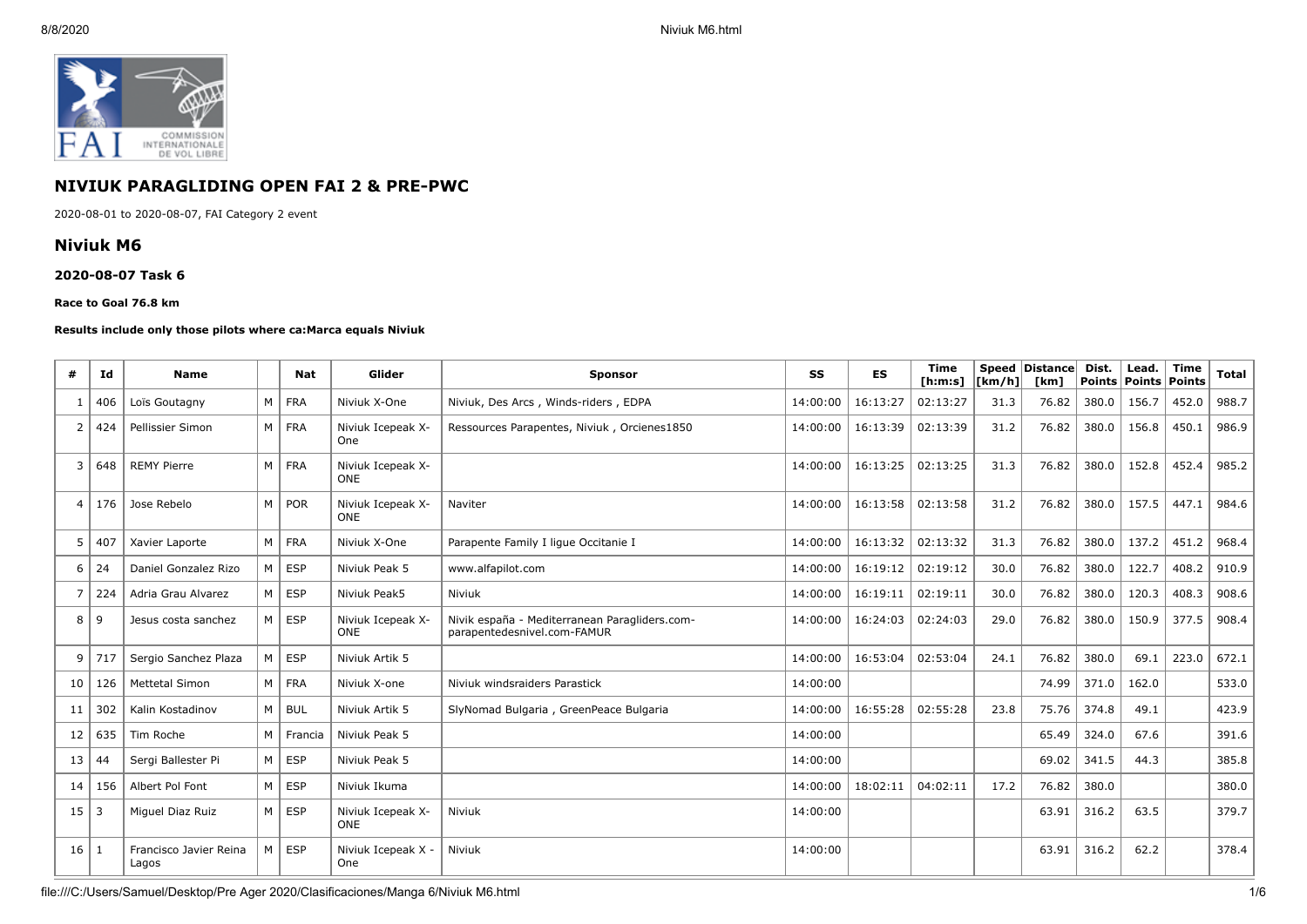|            | Id       | Name                 | <b>Nat</b> | Glider                   | <b>Sponsor</b>                | SS       | <b>ES</b> | Time<br>[h:m:s]  [km/h]  [km]  Points   Points   Points | Speed Distance Dist. |       | Lead.   Time | <b>Total</b> |
|------------|----------|----------------------|------------|--------------------------|-------------------------------|----------|-----------|---------------------------------------------------------|----------------------|-------|--------------|--------------|
| 17         | 185      | Miki ventaja diaz    | M   ESP    | NIviuk Icepeak X-<br>one |                               | 14:00:00 |           |                                                         | 48.05                | 237.7 |              | 237.7        |
|            | 18   266 | Fernando ACEITUNO    | M   ESP    | Niviuk Artik 5           |                               | 14:00:00 |           |                                                         | 20.75                | 102.7 |              | 102.7        |
| ABS        | 94       | Nani Pons            | M   ESP    | Niviuk Artik 5           |                               |          |           |                                                         |                      |       |              | 0.0          |
| <b>ABS</b> | 19       | Salvador RIPOLL DÍAZ | $ M $ ESP  | Niviuk X-one             | Parapente Murcia Costa Calida |          |           |                                                         |                      |       |              | 0.0          |

# **Task definition**

| No             | Leg Dist. | Id              | <b>Radius</b>      | Open  | Close | <b>Coordinates</b>         | <b>Altitude</b> |
|----------------|-----------|-----------------|--------------------|-------|-------|----------------------------|-----------------|
| 1              | $0.0$ km  | D <sub>01</sub> | 400 m              | 12:40 | 14:40 | Lat: 42.04635 Lon: 0.74601 | 1560 m          |
| 2 SS           | 5.6 km    | <b>B09</b>      | $2000 \; \text{m}$ | 14:00 | 18:30 | Lat: 42.01348 Lon: 0.82603 | 572 m           |
| 3              | 13.2 km   | <b>B03</b>      | $1000 \;{\rm m}$   | 14:00 | 18:30 | Lat: 42.03198 Lon: 0.70173 | 1012 m          |
| 4              | 20.5 km   | <b>B10</b>      | $400 \text{ m}$    | 14:00 | 18:30 | Lat: 41.96645 Lon: 0.75677 | 826 m           |
| 5              | 40.2 km   | B42             | 3000 m             | 14:00 | 18:30 | Lat: 42.15748 Lon: 0.81287 | 741 m           |
| 6              | 59.5 km   | <b>B28</b>      | $2000 \; \text{m}$ | 14:00 | 18:30 | Lat: 42.1614 Lon: 1.09163  | 952 m           |
| $\overline{7}$ | 69.3 km   | A02             | $2000 \; \text{m}$ | 14:00 | 18:30 | Lat: 42.14145 Lon: 0.93123 | 455 m           |
| 8 ES           | 75.2 km   | A06             | 2000 m             | 14:00 | 18:30 | Lat: 42.22223 Lon: 0.97437 | 506 m           |
| 9              | 76.8 km   | A06             | 400 m              | 14:00 | 18:30 | Lat: 42.22223 Lon: 0.97437 | 506 m           |

## **Notes**

| Ιd | Name                                | Note    |
|----|-------------------------------------|---------|
|    | 19   Salvador RIPOLL DÍAZ   Ausente |         |
|    | 94   Nani Pons                      | Ausente |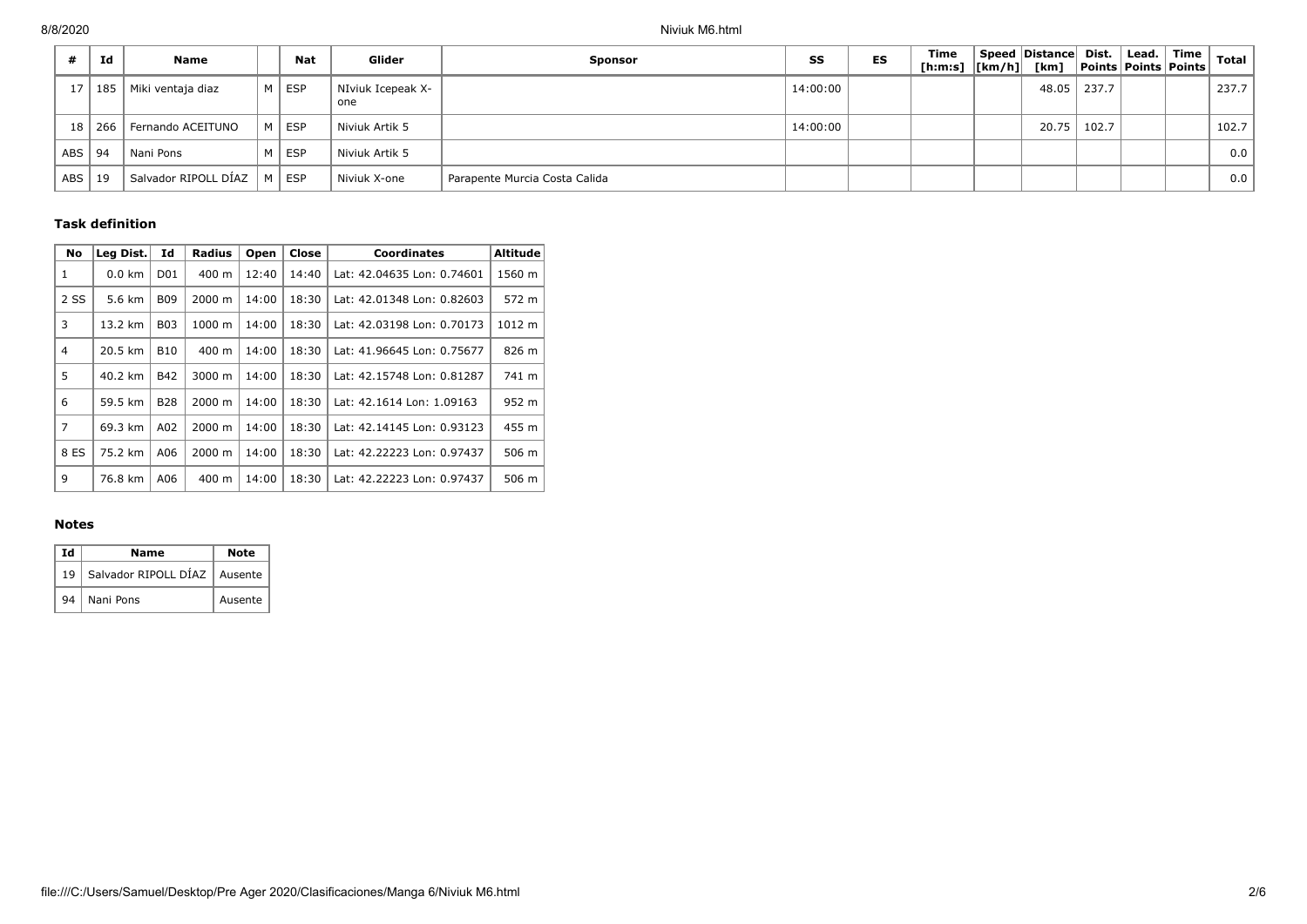8/8/2020 Niviuk M6.html

**Pilots not yet processed (NYP)**

**Id Name**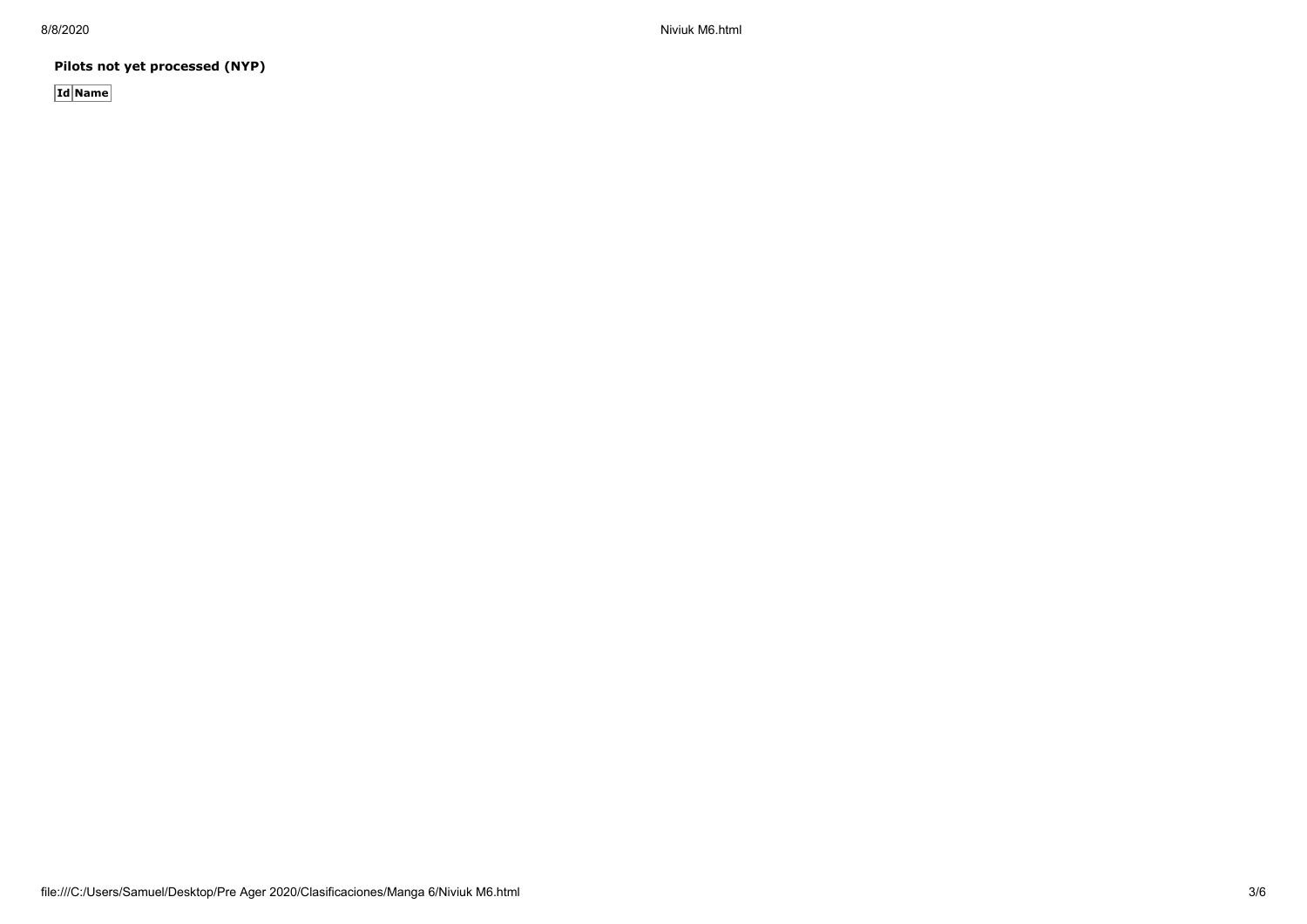## **Task statistics**

| param                           | value                     |
|---------------------------------|---------------------------|
| ss_distance                     | 69.574                    |
| task_distance                   | 76.818                    |
| launch_to_ess_distance          | 75.218                    |
| no_of_pilots_present            | 104                       |
| no_of_pilots_flying             | 104                       |
| no_of_pilots_lo                 | 39                        |
| no_of_pilots_reaching_nom_dist  | 94                        |
| no_of_pilots_reaching_es        | 67                        |
| no_of_pilots_reaching_goal      | 65                        |
| sum_flown_distance              | 6795.15700000001          |
| best dist                       | 76.818                    |
| best_time                       | 2.2161                    |
| worst_time                      | 4.0364                    |
| gnh_setting                     | 1013.25                   |
| no_of_pilots_in_competition     | 111                       |
| no_of_pilots_landed_before_stop | 0                         |
| sum_dist_over_min               | 6382.19                   |
| sum_real_dist_over_min          | 6382.19                   |
| sum_flown_distances             | 6795.157                  |
| best_real_dist                  | 76.818                    |
| last_start_time                 | 2020-08-07T14:00:00+02:00 |
| first_start_time                | 2020-08-07T14:00:00+02:00 |
| first_finish_time               | 2020-08-07T16:12:58+02:00 |
| max_time_to_get_time_points     | 3.7048                    |
| goalratio                       | 0.625                     |
| arrival_weight                  | 0                         |
| departure_weight                | 0                         |
| leading_weight                  | 0.162                     |
| time_weight                     | 0.458                     |
| distance_weight                 | 0.38                      |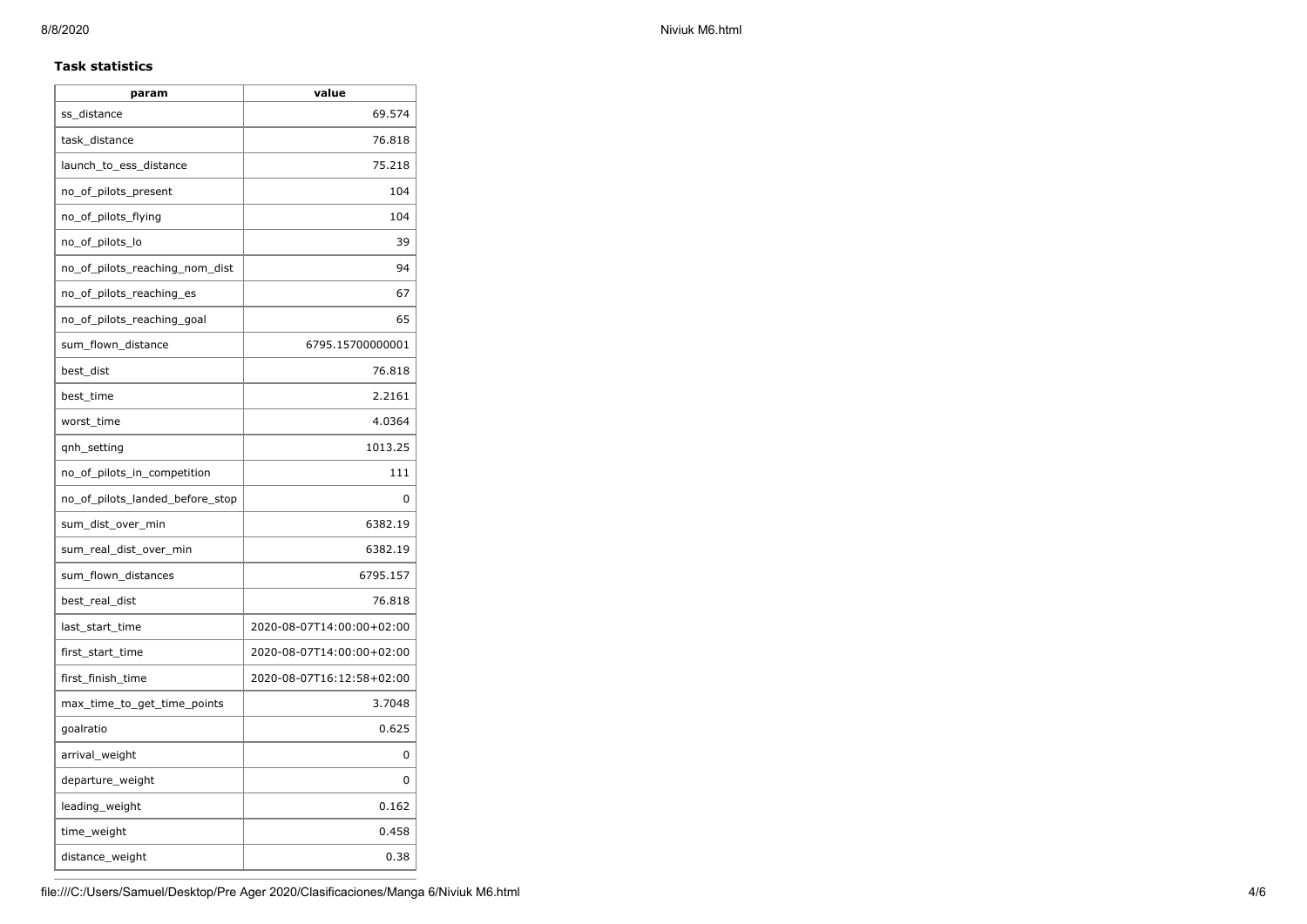| param                        | value    |
|------------------------------|----------|
| smallest_leading_coefficient | 1.3437   |
| available_points_distance    | 380.0391 |
| available_points_time        | 457.9609 |
| available_points_departure   | 0        |
| available_points_leading     | 162      |
| available_points_arrival     | 0        |
| time_validity                | 1        |
| launch_validity              | 1        |
| distance_validity            | 1        |
| stop_validity                | 1        |
| day_quality                  | 1        |
| ftv_day_validity             | 0.9899   |
| time_points_stop_correction  | 0        |

## **Scoring formula settings**

| param                                        | value          |
|----------------------------------------------|----------------|
| id                                           | GAP2020        |
| use_distance_points                          | $\mathbf{1}$   |
| use_time_points                              | 1              |
| use_departure_points                         | $\Omega$       |
| use_leading_points                           | 1              |
| use arrival position points                  | $\Omega$       |
| use_arrival_time_points                      | 0              |
| time points if not in goal                   | 0              |
| jump_the_gun_factor                          | $\Omega$       |
| jump_the_gun_max                             | 0              |
| use 1000 points for max day quality          | $\Omega$       |
| normalize_1000_before_day_quality            | $\Omega$       |
| time_validity_based_on_pilot_with_speed_rank | 1              |
| bonus_gr                                     | $\overline{4}$ |
| no pilots in goal factor                     | 0.8            |
| task_stopped_factor                          | 0.7            |

8/8/2020 Niviuk M6.html